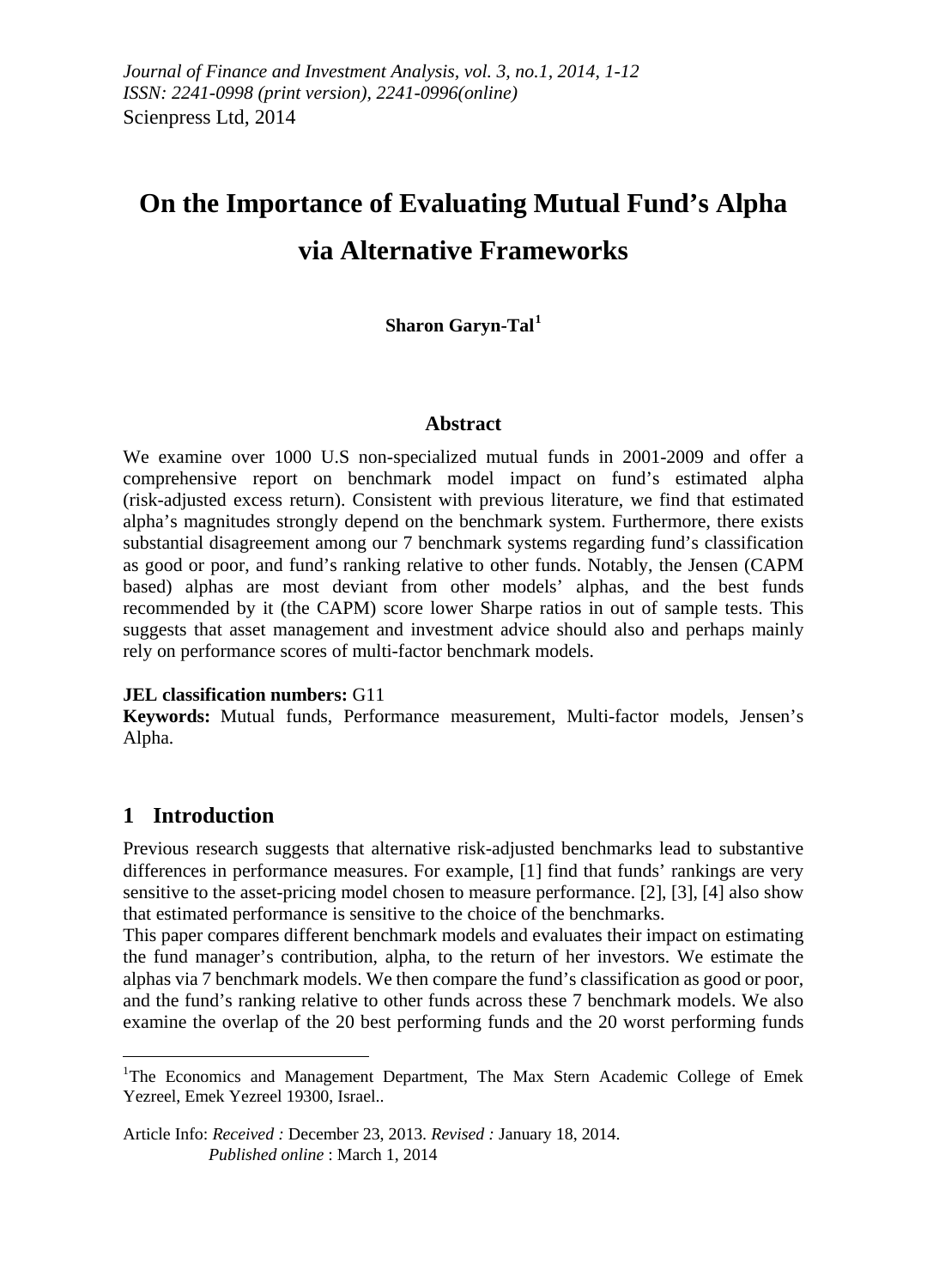across the 7 benchmark models. Using a sample of nine years (2001-2009) and over 1000 non-specialized open-end equity funds' returns, we offer a relatively comprehensive comparison of benchmark impact on fund performance.

We find that alpha's magnitude strongly depends on the benchmark model applied for funds' performance evaluation. There also exist substantial differences in funds rankings and classifications especially when comparing the CAPM with multi-factor models. In fact, the CAPM generates the most deviant and least consistent performance measures. Moreover, in an out of sample test, the funds recommended by the CAPM-based Jensen alphas, yield lower Sharpe ratios than those recommended by the multi-factor models.

We conclude that in asset management and investment advice, multi-factor risk-return models should assume a major role.

# **2 Data and Benchmark Models**

#### **2.1 Sample and Variables**

We collect monthly data on mutual fund returns in 2001-2009 from CRSP (The Center for Research in Security Prices). The CRSP data uses the Lipper classification that divides the world of non-specialized open-end equity funds into 12 groups based on funds' style: LCCE (Large-Cap Core Funds), LCGE (Large-Cap Growth Funds), LCVE (Large-Cap Value Funds), MCCE (Mid-Cap Core Funds), MCGE (Mid-Cap Growth Funds), MCVE (Mid-Cap Value Funds), SCCE (Small-Cap Core Funds), SCGE (Small-Cap Growth Funds), SCVE (Small-Cap Value Funds), MLCE (Multi-Cap Core Funds), MLGE (Multi-Cap Growth Funds), and MLVE (Multi-Cap Value Funds). We prefer the Lipper classification because it divides the universe of non-specialized open-end equity funds into 12 categories, more than other fund classifications we considered. However, the Lipper classification of our funds starts only in 2001; thus our data starts in 2001.

For the empirical analysis we need data on several other variables. The Fama-French-Carhart four factors returns are collected from French website:

http://mba.tuck.dartmouth.edu/pages/faculty/ken.french/data\_library.html.

The liquidity factor data is obtained from Pastor's website:

http://faculty.chicagobooth.edu/lubos.pastor/research/liq\_data\_1962\_2011.txt.

In our empirical work we also classify funds by fund's style, where fund's style is defined as the benchmark that yields the highest correlation with respect to the fund's return. We review the internet information sheet of Fidelity and Vanguard non-specialized equity funds, and find that the main benchmarks used for evaluating these funds' performance are the S&P500 or an appropriate Russell index (Russell 1000, Russell 1000 growth, Russell 1000 value, Russell midcap, Russell midcap growth, Russell midcap value, Russell 2000, Russell 2000 growth, Russell 2000 value). Thus, we also construct groups of funds based on the 10 above benchmark indices that we consider as possible styles. The Russell indices data and returns are extracted from the Russell investments website (www.russell.com). S&P500 returns are collected from the CRSP database.

## **2.2 Data Characteristics**

The data comprises nine years (2001-2009) of funds' returns and is divided into three subperiods: 2001-2003, 2004-2006, and 2007-2009.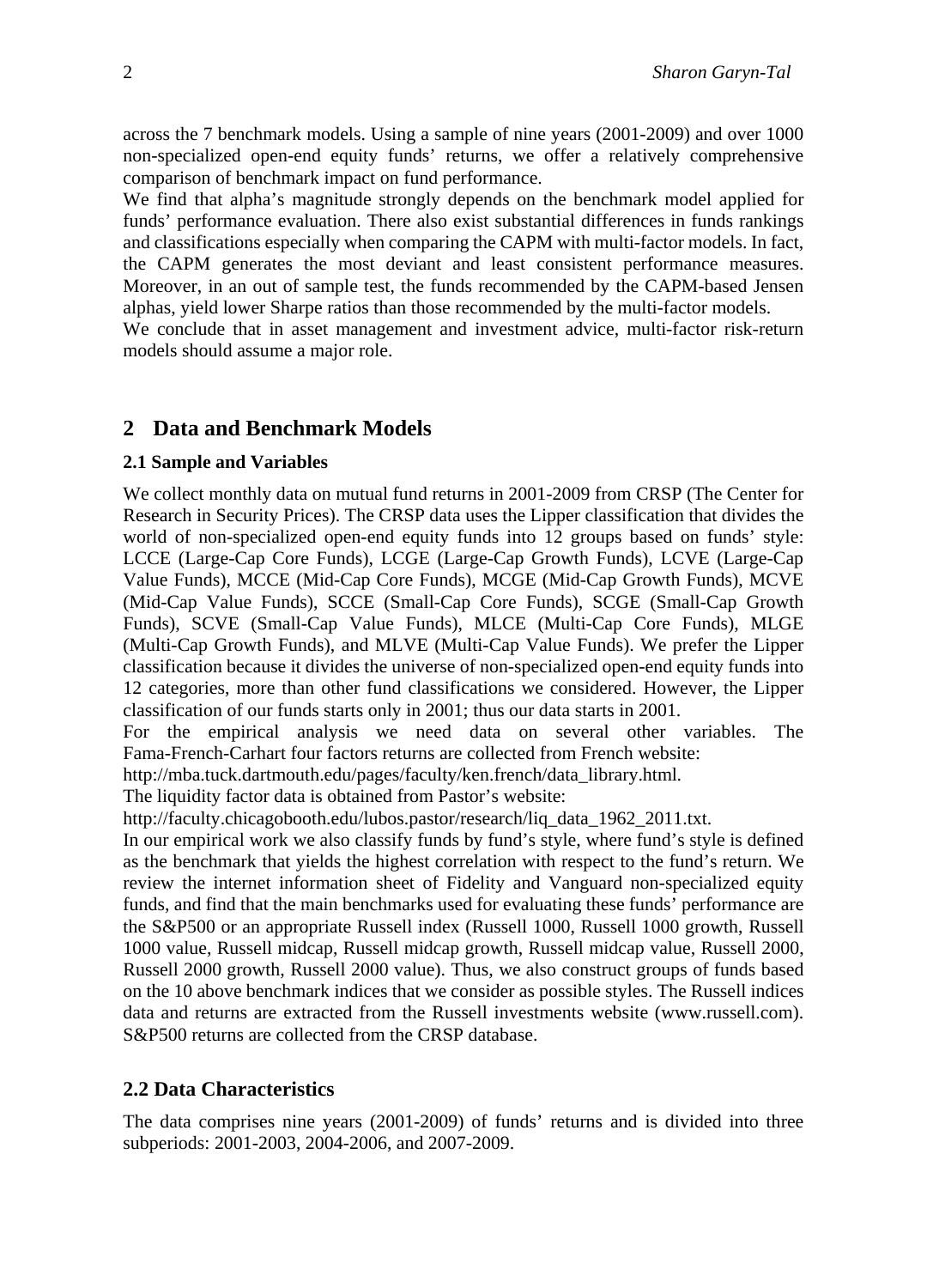There are 1037 funds with full return data throughout 2001-2003. Of the 1037 full-data funds, 188 are classified by Lipper as Large-Cap Core Funds (LCCE), 123 are Large-Cap Growth Funds (LCGE), 66 are Large-Cap Value Funds(LCVE), 52 are Mid-Cap Core Funds (MCCE), 85 are Mid-Cap Growth Funds (MCGE), 34 are Mid-Cap Value Funds (MCVE), 68 are Multi-Cap Core Funds (MLCE), 68 are Multi-Cap Growth Funds (MLGE), 98 are Multi-Cap Value Funds (MLVE), 89 are Small-Cap Core Funds (SCCE), 100 are Small-Cap Growth Funds (SCGE), and 66 are Small-Cap Value Funds (SCVE). The 2001-2003 average Total Net Assets (TNA) of all funds is 667.9 million dollars. The average expense ratio (management fee) charged by fund managers is 1.31% (0.74%) and the weighted (by TNA) average expense ratio (management fee) is 1.24% (0.74% as well). [5] study fees charged by mutual funds in 2002. They document (in Table 2, page 1288) an average management fee of 0.62% per year and an average expense ratio of 1.11% per year for U.S equity funds. These fees are slightly lower than the fees we report above.

There are 1547 funds with full return data in 2004-2006. The number of funds in each Lipper classification is available from the authors. However, there are at least 64 funds in each of the above-specified 12 Lipper groups. The 2004-2006 average TNA of all funds is 971.2 million dollars. The average expense ratio (management fee) charged by fund managers is 1.37% (0.78%).

There are 1312 funds with full return data throughout 2007-2009. In 2007-2009 we have at least 48 funds in each of the Lipper groups. The 2007-2009 average TNA of all funds is 759.6 million dollars. The average expense ratio (management fee) charged by fund managers is 1.27% (0.73%).

#### **2.3 The Benchmark Models**

We employ 7 different benchmark models to evaluate a fund's alpha. The models differ in the benchmark-system used in the regression. The 7 alternative benchmark models examined are:

1. M - the CAPM. The regression equation for fund P is:

$$
R_{P,t} - R_{f,t} = \alpha_P + \beta_P (R_{M,t} - R_{f,t}) + \varepsilon_{P,t}.
$$

The excess market return is based on the value-weight return on all NYSE, AMEX, and NASDAQ stocks (from CRSP) and on the one-month Treasury bill rate (from Ibbotson Associates).

2. S - the fund's style. The style benchmark is determined by computing the correlation between a fund's return and the return on the following ten indices - Russell 1000, Russell 1000 growth, Russell 1000 value, Russell midcap, Russell midcap growth, Russell midcap value, Russell 2000, Russell 2000 growth, Russell 2000 value, and S&P500. The index that has the highest correlation with the fund's return is defined as the fund's style. The regression equation for fund P is:

$$
R_{P,t} - R_{f,t} = \alpha_P + \beta_P (R_{S,t} - R_{f,t}) + \varepsilon_{P,t}.
$$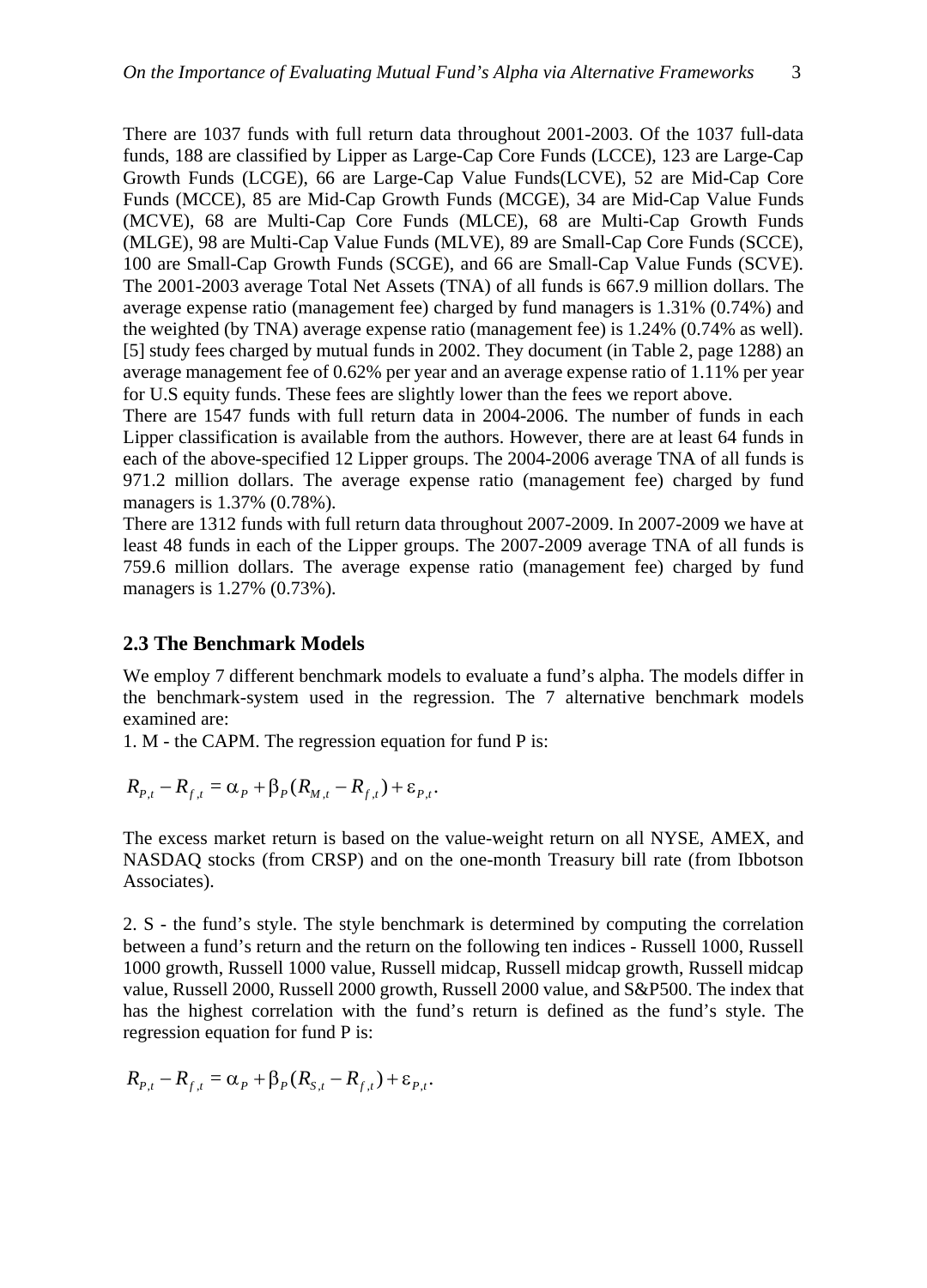3. G(Class) - a group factor. Define  $R_{G(C|ass)}$  as the average return of all funds belonging to the fund's (Lipper) classification group. The regression equation for fund P is:

$$
R_{P,t} - R_{f,t} = \alpha_P + \beta_P (R_{G(Class),t} - R_{f,t}) + \varepsilon_{P,t}.
$$

4. G(Style) - an alternative group factor. We define  $R_{G(Svle)}$  as the average return of all funds belonging to the fund's style group. The regression equation for fund P is:

$$
R_{P,t} - R_{f,t} = \alpha_P + \beta_P (R_{G(Style),t} - R_{f,t}) + \varepsilon_{P,t}.
$$

5. 3F - the Fama and French three-factor model. The regression equation for for fund P is:

$$
R_{p,t} - R_{f,t} = \alpha_p + \beta_{p,1}(R_{M,t} - R_{f,t}) + \beta_{p,2}HML_t + \beta_{p,3}SMB_t + \varepsilon_{p,t}.
$$

The three factors above are: 1. the excess market returns is based on the value-weight return on all NYSE, AMEX, and NASDAQ stocks (from CRSP) and on the one-month Treasury bill rate (from Ibbotson Associates), 2. the performance of value stocks relative to growth stocks (HML, High Minus Low), and 3. the performance of small stocks relative to big stocks (SMB, Small Minus Big), based upon the Fama-French Portfolios.

6. 4F - The four-factor model of [6]. The regression equation for fund P is:

$$
R_{P,t} - R_{f,t} = \alpha_P + \beta_{P,1}(R_{M,t} - R_{f,t}) + \beta_{P,2}HML_t + \beta_{P,3}SMB_t + \beta_{P,4}MOM_t + \varepsilon_{P,t}.
$$

This model is based on the Fama and French three-factor model and the additional momentum factor (MOM) of [6], constructed as the average return on the two high prior return portfolios minus the average return on the two low prior return portfolios.

7. 4F-Liquidity - a five factor model that adds the liquidity factor (see [7]) to the Fama-French-Carhart model. The regression equation for fund P is:

$$
R_{P,t} - R_{f,t} = \alpha_P + \beta_{P,1}(R_{M,t} - R_{f,t}) + \beta_{P,2}HML_t + \beta_{P,3}SMB_t
$$
  
+ 
$$
\beta_{P,4}MOM_t + \beta_{(Liquidity)}Liquidity_t + \varepsilon_{P,t}.
$$

#### **3 Empirical Results**

#### **3.1 Funds' Alpha Estimates**

We fit our benchmark models over three subperiods: 2001-2003, 2004-2006 and 2007-2009. In each subperiod we evaluate all funds with returns throughout all 36 months of that subperiod. On average, we examine 1,299 funds per subperiod. Table 1 reports regression results for 2001-2003, 2004-2006, 2007-2009 and the mean over these three subperiods.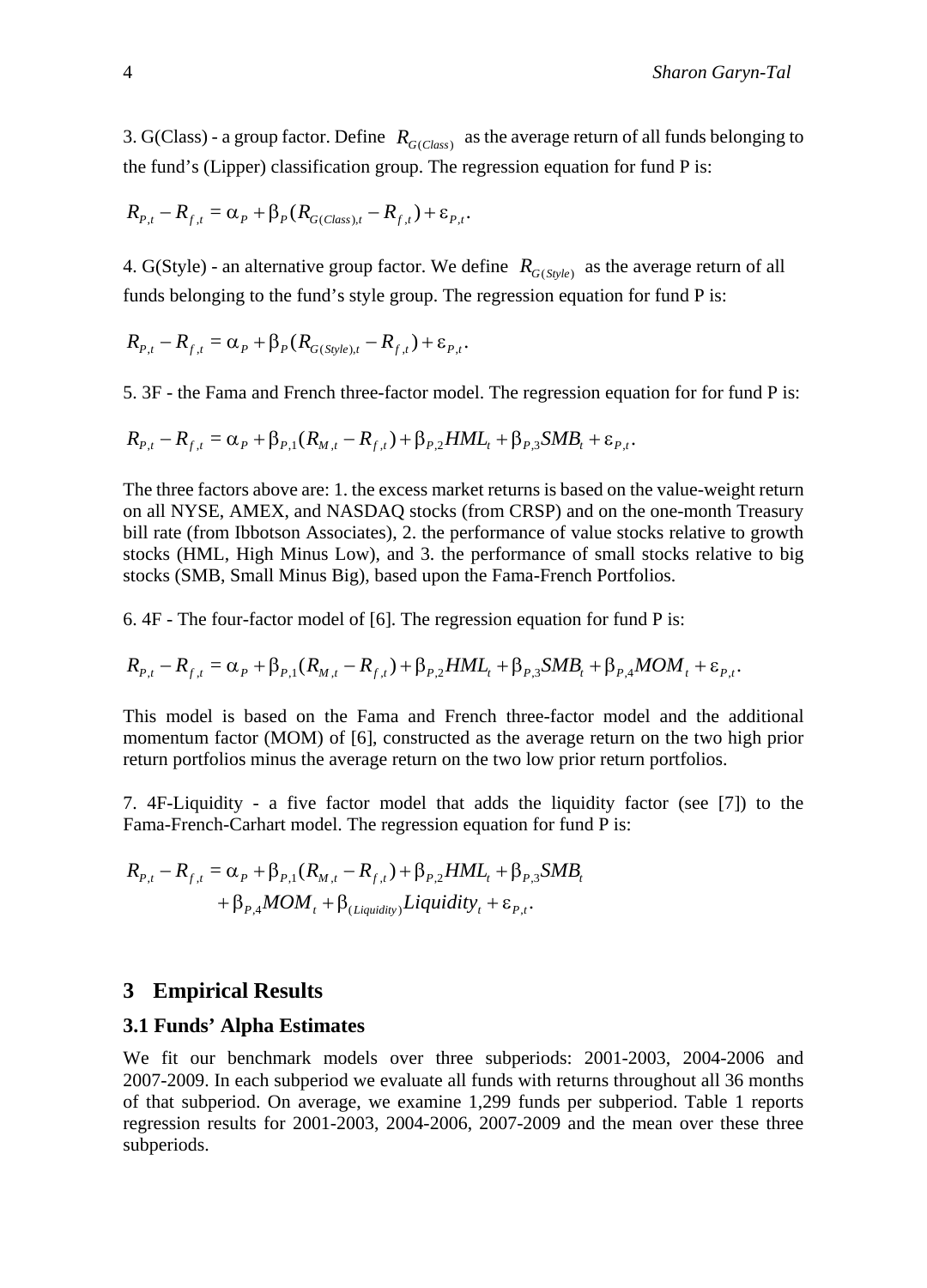|              | Table 1. The alphas generated by 7 beneminary-models of funds return |                         |                         |                               |  |  |  |
|--------------|----------------------------------------------------------------------|-------------------------|-------------------------|-------------------------------|--|--|--|
|              | 2001-2003                                                            | 2004-2006               | 2007-2009               | Mean across the 3 sub-periods |  |  |  |
|              | $(1,037 \text{ funds})$                                              | $(1.547 \text{ funds})$ | $(1,312 \text{ funds})$ |                               |  |  |  |
| Model        | Annual $\alpha$                                                      | Annual $α$              | Annual α                | Annual α                      |  |  |  |
|              |                                                                      |                         |                         |                               |  |  |  |
| M            | $0.88\%**$                                                           | $-2.50\%$ **            | $0.23\%*$               | $-0.46%$                      |  |  |  |
| S            | $-1.36\%**$                                                          | $-0.98\%$ **            | $-0.13%$                | $-0.82%$                      |  |  |  |
| G(Class)     | N.R                                                                  | N.R                     | N.R                     | N.R                           |  |  |  |
| G(Style)     | N.R                                                                  | N.R                     | N.R                     | N.R                           |  |  |  |
| 3F           | $-3.79\%$ **                                                         | $-0.70\%$ **            | $-0.71\%$ **            | $-1.73%$                      |  |  |  |
| 4F           | $-3.68\%**$                                                          | $-0.30\%**$             | $-0.71\%$ **            | $-1.56%$                      |  |  |  |
| 4F-Liquidity | $-3.84\%$ **                                                         | $-0.30\%$ **            | $-0.80\%$ **            | $-1.65%$                      |  |  |  |

Table 1: The alphas generated by 7 benchmark-models of funds return

N.R - not relevant. In models including the group factor (G), the mean alpha is zero (see Appendix 1)

The mean overall period alphas vary between -1.73% for the three-factor model and -0.46% for the CAPM. Consistent with previous evidence – see [6], [8] and[9], for example, mutual funds tend to deliver disappointing net returns. The negative excess returns can be explained, on average, by the funds' expense ratios, suggesting that the before-fees average performance of the funds is on average fair and adequate.

The average alpha of benchmark models that include the group factor equals zero by definition (see Appendix 1 for a proof). For that reason, the average alpha of models that include the group factor are denoted as N.R (Not Relevant). The group-factor methodology allows only within a group classification and ranking.

An interesting observation is that the CAPM yields the highest alpha (positive and statistically significant) in 2001-2003 and 2007-2009 and the lowest alpha (negative and statistically significant) in 2004-2006. In contrast, all our other models yield, in all three periods, negative alphas that are mostly statistically significant. Evidently, the CAPM alphas are most (and perhaps too) volatile.

Table 2 reports the correlations between the alphas generated by the 7 benchmark models. The correlations between the alphas vary from 0.67, between the CAPM and the five-factor model, to 0.99, between the four-factor model and the five-factor model. The relative high correlations documented in Table 2 imply that there exist some wide agreement between the benchmark models. However, again, the CAPM alphas appear most deviant, i.e., have the lowest correlation with other model alphas.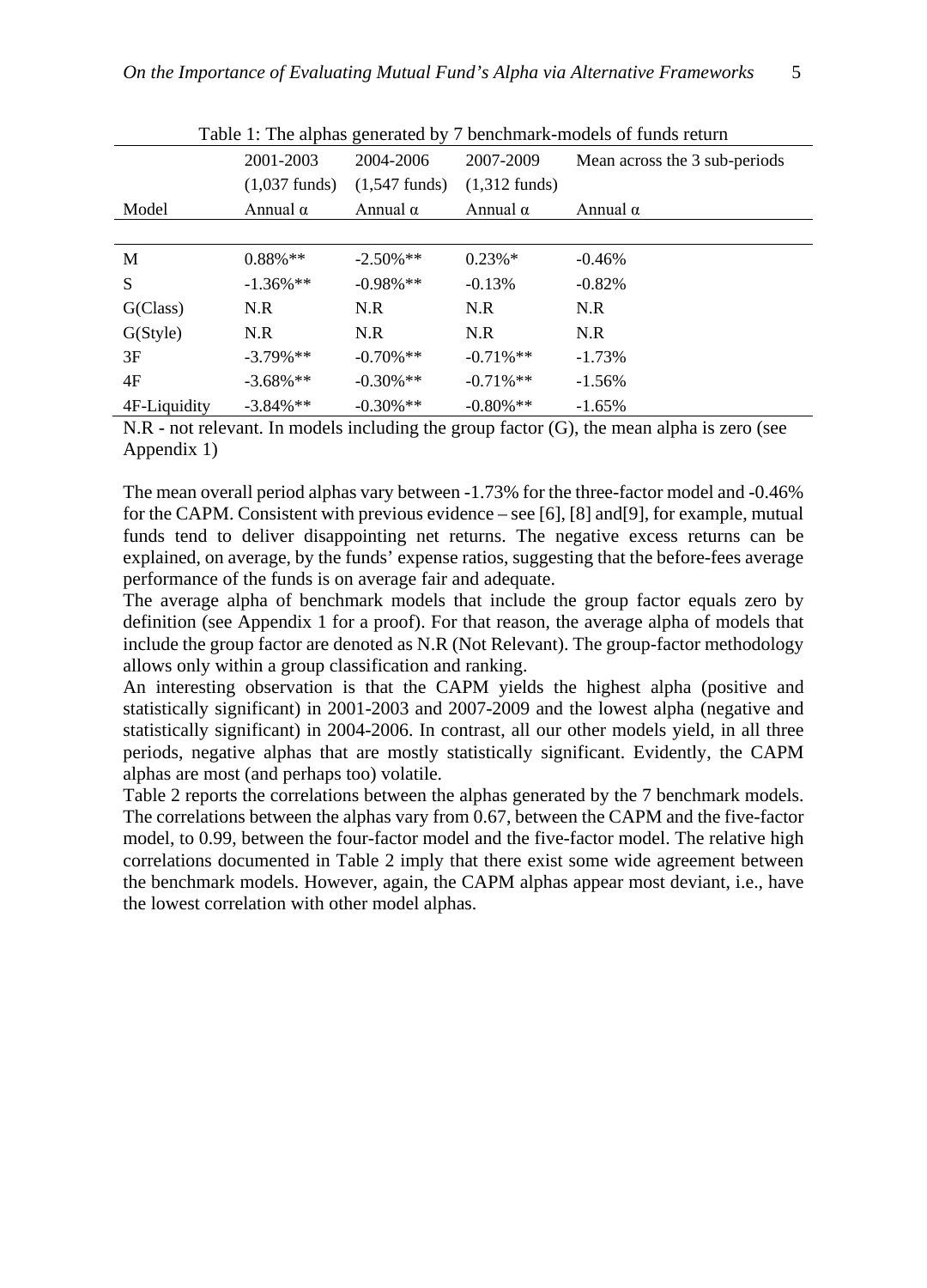|                 | Correlation of Alphas |      |          |                       |      |      |              |
|-----------------|-----------------------|------|----------|-----------------------|------|------|--------------|
| Benchmark Model | М                     | S    | G(Class) | G(S <sub>ty</sub> le) | 3F   | 4F   | 4F-Liquidity |
|                 |                       |      |          |                       |      |      |              |
| M               |                       | 0.78 | 0.77     | 0.73                  | 0.73 | 0.69 | 0.67         |
| S               | 0.78                  |      | 0.93     | 0.81                  | 0.84 | 0.79 | 0.79         |
| G(Class)        | 0.77                  | 0.93 |          | 0.85                  | 0.85 | 0.82 | 0.82         |
| G(Style)        | 0.73                  | 0.81 | 0.85     |                       | 0.79 | 0.76 | 0.78         |
| 3F              | 0.73                  | 0.84 | 0.85     | 0.79                  |      | 0.97 | 0.97         |
| 4F              | 0.69                  | 0.79 | 0.82     | 0.76                  | 0.97 |      | 0.99         |
| 4F-Liquidity    | 0.67                  | 0.79 | 0.82     | 0.78                  | 0.97 | 0.99 |              |

Table 2: The correlations between the alphas generated by seven benchmark models

## **3.2 Differences in Funds Classification and Ranking**

First, each fund is classified by each benchmark model as either a good fund (positive alpha) or a poor fund (negative alpha). Then, we compare funds classifications. If benchmark model i and benchmark model j agree on fund classification, then there is no classification difference between models i and j. On the other hand, if a fund is classified as a good (poor) fund according to benchmark model i and is classified as a poor (good) fund according to benchmark model j, then there is a classification difference between models i and j. Table 3 summarizes the results.

Table 3: Differences in fund classification and ranking across seven possible benchmark models

|              |         |         | ັ        |                       |       |         |             |
|--------------|---------|---------|----------|-----------------------|-------|---------|-------------|
|              |         |         |          |                       |       |         | 4F-Liquidit |
|              | М       | S       | G(Class) | G(S <sub>ty</sub> le) | 3F    | 4F      |             |
|              |         |         |          |                       |       |         |             |
| М            | $0.0\%$ | 24.9%   | 31.3%    | 27.7%                 | 28.8% | 30.8%   | 32.1%       |
| S            | 24.9%   | $0.0\%$ | 25.7%    | 17.0%                 | 21.9% | 25.0%   | 25.5%       |
| G(Class)     | 31.3%   | 25.7%   | $0.0\%$  | 17.5%                 | 27.1% | 27.9%   | 28.0%       |
| G(Style)     | 27.7%   | 17.0%   | 17.5%    | $0.0\%$               | 24.7% | 27.0%   | 27.7%       |
| 3F           | 28.8%   | 21.9%   | 27.1%    | 24.7%                 | 0.0%  | 6.0%    | 8.2%        |
| 4F           | 30.8%   | 25.0%   | 27.9%    | 27.0%                 | 6.0%  | $0.0\%$ | 3.5%        |
| 4F-Liquidity | 32.1%   | 25.5%   | 28.0%    | 27.7%                 | 8.2%  | 3.5%    | 0.0%        |
| Average*:    | 29.3%   | 23.3%   | 26.3%    | 23.6%                 | 19.5% | 20.0%   | 20.8%       |

Panel A: Classification differences among the benchmark models

\*The average calculations exclude signs differences between model i and itself, i.e., the zeros above.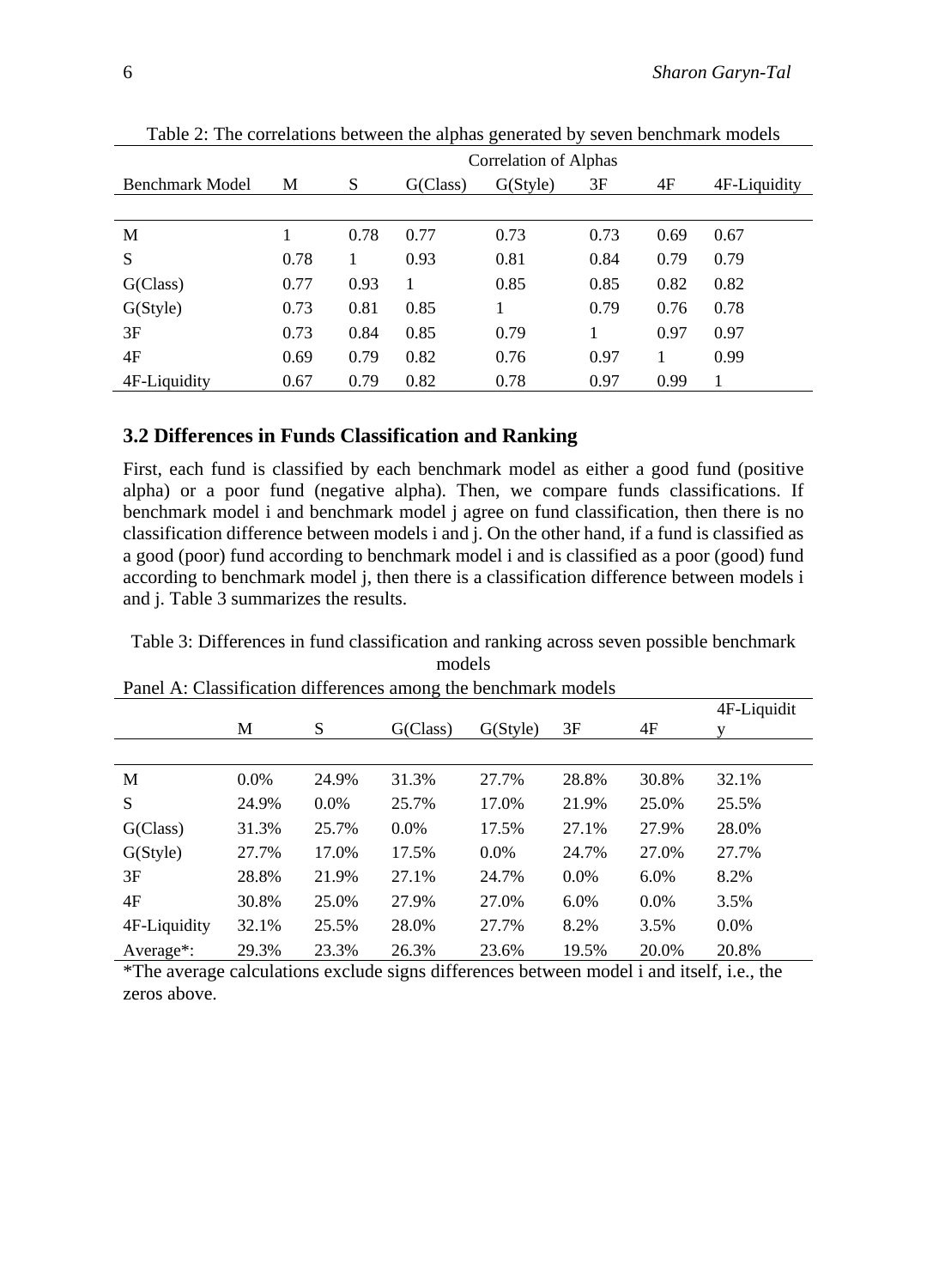|                        |         |         |          |                       |         |         | 4F-Liquidit |
|------------------------|---------|---------|----------|-----------------------|---------|---------|-------------|
|                        | M       | S       | G(Class) | G(S <sub>ty</sub> le) | 3F      | 4F      |             |
|                        |         |         |          |                       |         |         |             |
| М                      | $0.0\%$ | 62.9%   | 57.1%    | 58.3%                 | 56.5%   | 59.8%   | 62.2%       |
| S                      | 62.9%   | $0.0\%$ | 49.3%    | 29.2%                 | 51.0%   | 55.1%   | 54.5%       |
| G(Class)               | 57.1%   | 49.3%   | $0.0\%$  | 37.9%                 | 54.6%   | 56.8%   | 55.3%       |
| G(Style)               | 58.3%   | 29.2%   | 37.9%    | $0.0\%$               | 49.7%   | 54.4%   | 53.5%       |
| 3F                     | 56.5%   | 51.0%   | 54.6%    | 49.7%                 | $0.0\%$ | 12.9%   | 18.0%       |
| 4F                     | 59.8%   | 55.1%   | 56.8%    | 54.4%                 | 12.9%   | $0.0\%$ | 4.1%        |
| 4F-Liquidity           | 62.2%   | 54.5%   | 55.3%    | 53.5%                 | 18.0%   | 4.1%    | 0.0%        |
| Average <sup>*</sup> : | 59.5%   | 50.3%   | 51.8%    | 47.2%                 | 40.5%   | 40.5%   | 41.3%       |

Panel B: Rank differences (of more than a decile) among The benchmark models

\*The average calculations exclude differences between model i and itself, i.e., exclude the zeros above.

Panel C: The overlap of the 20 best performing funds across the benchmark models

|              | М    | S    | G(Class) | G(Style) | 3F   | 4F   | 4F-Liquidit |
|--------------|------|------|----------|----------|------|------|-------------|
|              |      |      |          |          |      |      |             |
| M            | 20.0 | 7.7  | 9.3      | 9.3      | 9.3  | 7.7  | 7.7         |
| S            | 7.7  | 20.0 | 8.7      | 13.3     | 9.7  | 8.3  | 8.3         |
| G(Class)     | 9.3  | 8.7  | 20.0     | 10.7     | 9.3  | 8.0  | 8.3         |
| G(Style)     | 9.3  | 13.3 | 10.7     | 20.0     | 10.7 | 9.7  | 9.7         |
| 3F           | 9.3  | 9.7  | 9.3      | 10.7     | 20.0 | 16.0 | 15.3        |
| 4F           | 7.7  | 8.3  | 8.0      | 9.7      | 16.0 | 20.0 | 17.7        |
| 4F-Liquidity | 7.7  | 8.3  | 8.3      | 9.7      | 15.3 | 17.7 | 20.0        |
| Average*:    | 8.5  | 9.3  | 9.1      | 10.6     | 11.7 | 11.2 | 11.2        |

\*The average calculations exclude numbers on the diagonal (all of which are 20)

| Panel D: The overlap of the 20 worst performing funds across the benchmark models |  |  |
|-----------------------------------------------------------------------------------|--|--|
|                                                                                   |  |  |

|              |      |      |          |          |      |      | 4F-Liquidit |
|--------------|------|------|----------|----------|------|------|-------------|
|              | M    | S    | G(Class) | G(Style) | 3F   | 4F   | v           |
|              |      |      |          |          |      |      |             |
| M            | 20.0 | 13.0 | 11.0     | 11.0     | 11.3 | 11.7 | 11.0        |
| S            | 13.0 | 20.0 | 12.3     | 13.3     | 10.3 | 9.0  | 9.0         |
| G(Class)     | 11.0 | 12.3 | 20.0     | 12.3     | 12.3 | 11.7 | 11.0        |
| G(Style)     | 11.0 | 13.3 | 12.3     | 20.0     | 11.3 | 10.3 | 10.7        |
| 3F           | 11.3 | 10.3 | 12.3     | 11.3     | 20.0 | 17.3 | 16.0        |
| 4F           | 11.7 | 9.0  | 11.7     | 10.3     | 17.3 | 20.0 | 18.0        |
| 4F-Liquidity | 11.0 | 9.0  | 11.0     | 10.7     | 16.0 | 18.0 | 20.0        |
| Average*:    | 11.5 | 11.2 | 11.8     | 11.5     | 13.1 | 13.0 | 12.6        |

\*The average calculations exclude numbers on the diagonal (all of which are 20)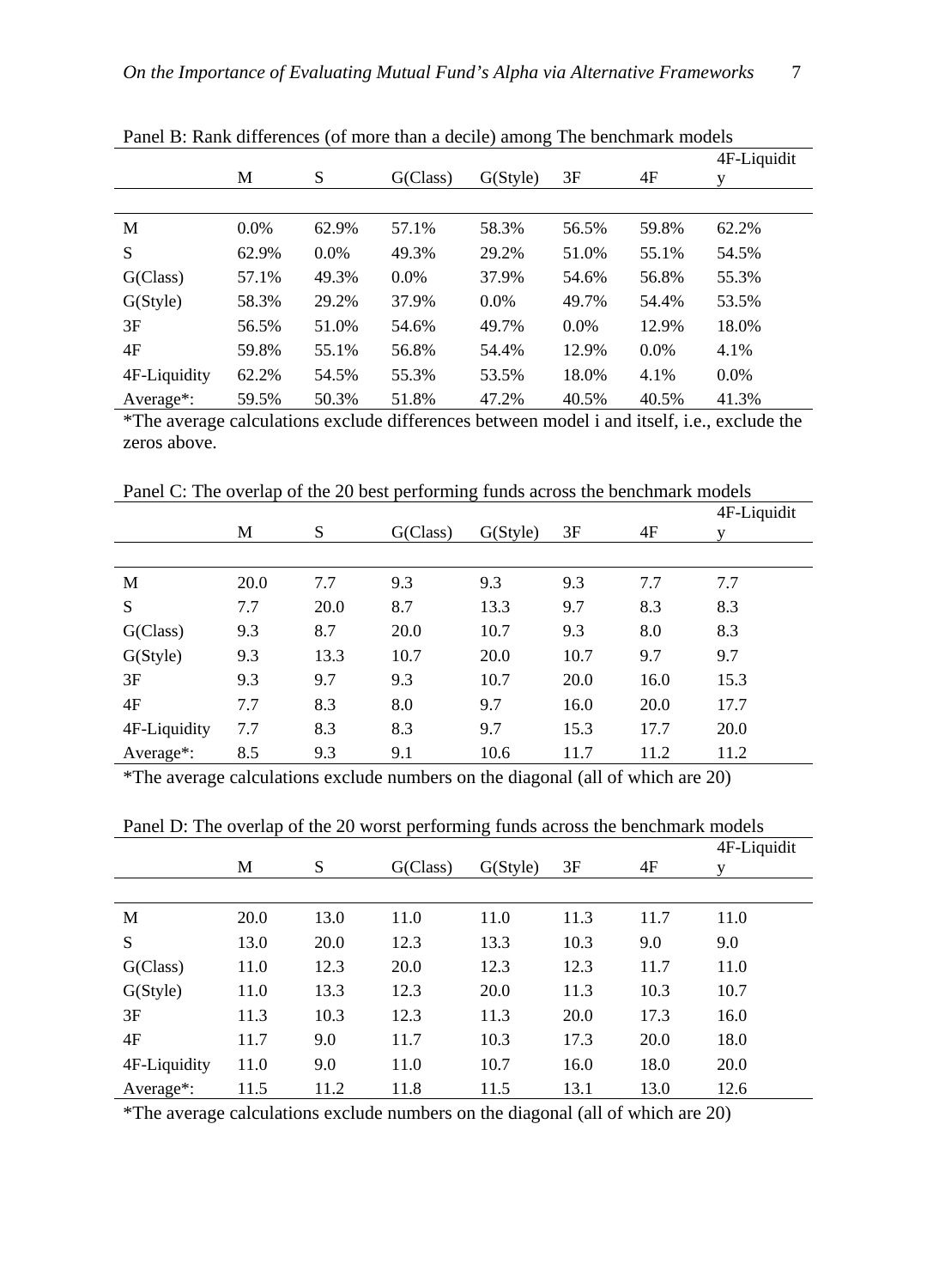As reported in Panel A, the frequency of fund classification differences varies between from 3.5% and 32.1%. Minor classification disagreements exist between the four-factor model and the four-factor plus liquidity five-factor model (3.5%). Substantial classification differences emerge when comparing the CAPM and the three-, four- and five-factor models (28.8%-32.1%). Other one-factor models yield also substantial classification differences relative to the three- to five-factor models.

Panel B presents ranking differences. Assume N funds are available. For each benchmark model, the best performing fund with the highest alpha is ranked at the 1st place, the second best performing fund with the second highest alpha is ranked at the 2nd place, and so on. Given that in each subperiod a fund has 7 different alphas, in each subperiod funds are ranked 7 times. Assume fund P is ranked in the k-th place according to benchmark model i (i.e., according to  $\alpha_{i,p}$ ) and is ranked in the 1-th place according to benchmark model j

(i.e., according to  $\alpha_{i,P}$ ). If  $|k-l| < 0.1N$ , i.e., the ranking difference is less than 10% of

the N existing funds, then we, somewhat arbitrarily, decide that there is no ranking difference between models i and j. On the other hand, If  $|k - l| \ge 0.1N$ , then we mark it as if there is a ranking difference between models i and j. Panel B reports the 2001-2003, 2004-2006 and 2007-2009 average frequency of ranking differences between the benchmark models.

The ranking-difference frequency varies between 4.1% and 62.9%. Small ranking differences emerge when comparing the four-factor model and the five-factor model (4.1%). Substantial ranking differences exist when comparing all other models, especially when comparing the CAPM with all other models (56.5%-62.9%).

For Panels C and D analysis, we narrow the sample and keep only funds ranked as 20 best performing funds or as 20 worst performing funds. Each subperiod, each benchmark model has its own list of funds included in the 20 best and in the 20 worst performing funds. Then, we count how many funds appear on both benchmark method i and benchmark method j lists of best (worst) performing funds, and report the numbers in Panel C (D).

In Panel C, the average ranking overlap of the 20 best performing funds varies between 5 and 17.7 funds. The highest overlap is obtained when comparing the four-factor model and the five-factor model. The lowest overlap of best performing funds is obtained when comparing the CAPM with other models.

In Panel D, the average ranking overlap of the 20 worst performing funds vary from 8.7 to 18. The highest overlap is obtained when comparing the four-factor model and the five-factor model. The lowest overlap occurs when comparing the one-factor models with other models.

In sum, the evidence in this subsection supports the view that a fund's classification and ranking depends significantly on the benchmark-system used for its evaluation. Notably, the CAPM appears most extreme - it generates the highest disagreement proportions in Table 3. Basing a performance evaluation solely on the CAPM benchmark appears erroneous.

## **3.3 A Glimpse at out of Sample Performance**

This subsection takes a glimpse over the out of sample performance of our 7 benchmark models. We focus on the top two deciles of performing funds recommended by each benchmark model. Specifically, we build a portfolio of the funds belonging to the best two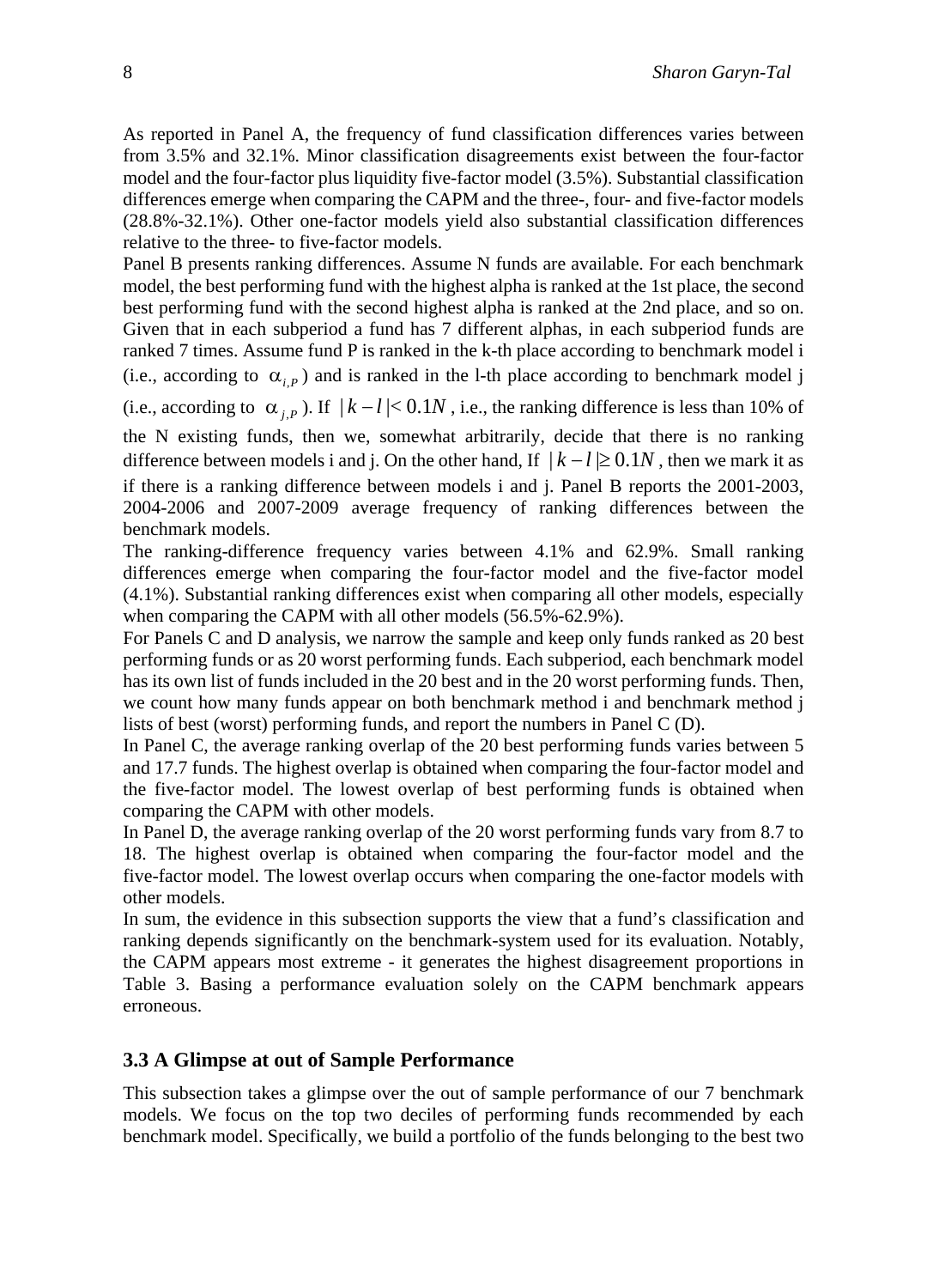deciles of performing funds according to benchmark model i in a specific subperiod (say 2001-2003) and examine its Sharpe ratio in the next subperiod (2004-2006 in our example). Then, we repeat the analysis with the top 2 deciles of performing funds in 2004-2006 according to model i, using 2007-2009 as the out of sample test subperiod.

Table 4 summarize our results. In the first column we report the Sharpe ratios in 2004-2006 of the portfolio of the top two deciles of performing funds in 2001-2003. The portfolio of best funds recommended by the CAPM (four-factor model) scores a Sharpe ratio of 0.257 (0.276 respectively) in 2004-2006. Reviewing the first column it becomes apparent that the funds recommended by the multi-factor models score higher Sharpe ratios in the out-of-sample period.

| Table 4: The out of sample Sharpe ratios of "best funds". |                               |                               |  |  |  |  |  |
|-----------------------------------------------------------|-------------------------------|-------------------------------|--|--|--|--|--|
|                                                           | Sharpe Ratio for:             |                               |  |  |  |  |  |
| Model                                                     | Formation Period: 2001-2003   | Formation Period: 2004-2006   |  |  |  |  |  |
|                                                           | Performance Period: 2004-2006 | Performance Period: 2007-2009 |  |  |  |  |  |
|                                                           |                               |                               |  |  |  |  |  |
| M                                                         | 0.257                         | $-0.071$                      |  |  |  |  |  |
| S                                                         | 0.250                         | $-0.046$                      |  |  |  |  |  |
| G(Class)                                                  | 0.235                         | $-0.047$                      |  |  |  |  |  |
| G(Style)                                                  | 0.218                         | $-0.045$                      |  |  |  |  |  |
| 3F                                                        | 0.277                         | $-0.035$                      |  |  |  |  |  |
| 4F                                                        | 0.276                         | $-0.030$                      |  |  |  |  |  |
| 4F-Liquidity                                              | 0.259                         | $-0.030$                      |  |  |  |  |  |

In the second column, documenting Sharpe ratios in 2007-2009, a similar picture emerges. The portfolios of the best funds in 2004-2006 according to the multi-factor models score higher Sharpe ratios in 2007-2009 than their counterparts based on the CAPM and other one-factor models.

The glimpse over performance in this section suggests that the CAPM is not only deviant relative to alternative models in its performance evaluation; it is also less successful in predicting future "winner" funds.

## **4 Summary and Conclusion**

In this paper we compare 7 different benchmark models, some of which are novel or only recently developed, and evaluate their impact on estimating the fund manager's contribution, alpha, to the return of her investors. We use a sample of over 1000 non-specialized open-end equity funds' returns extracted from CRSP. The sample period is 2001-2009.

We begin by estimating funds' alpha over three-year subperiods using 7 benchmark models. Consistent with previous literature, we find that funds, on average, do not beat their benchmarks; Rather funds underperform the benchmark. Alpha's magnitude strongly depends on the benchmark model used for funds' performance evaluation, with CAPM alphas most deviant and least correlated with other benchmark method alphas.

When we compare the ranking and classification of funds based on the alphas generated by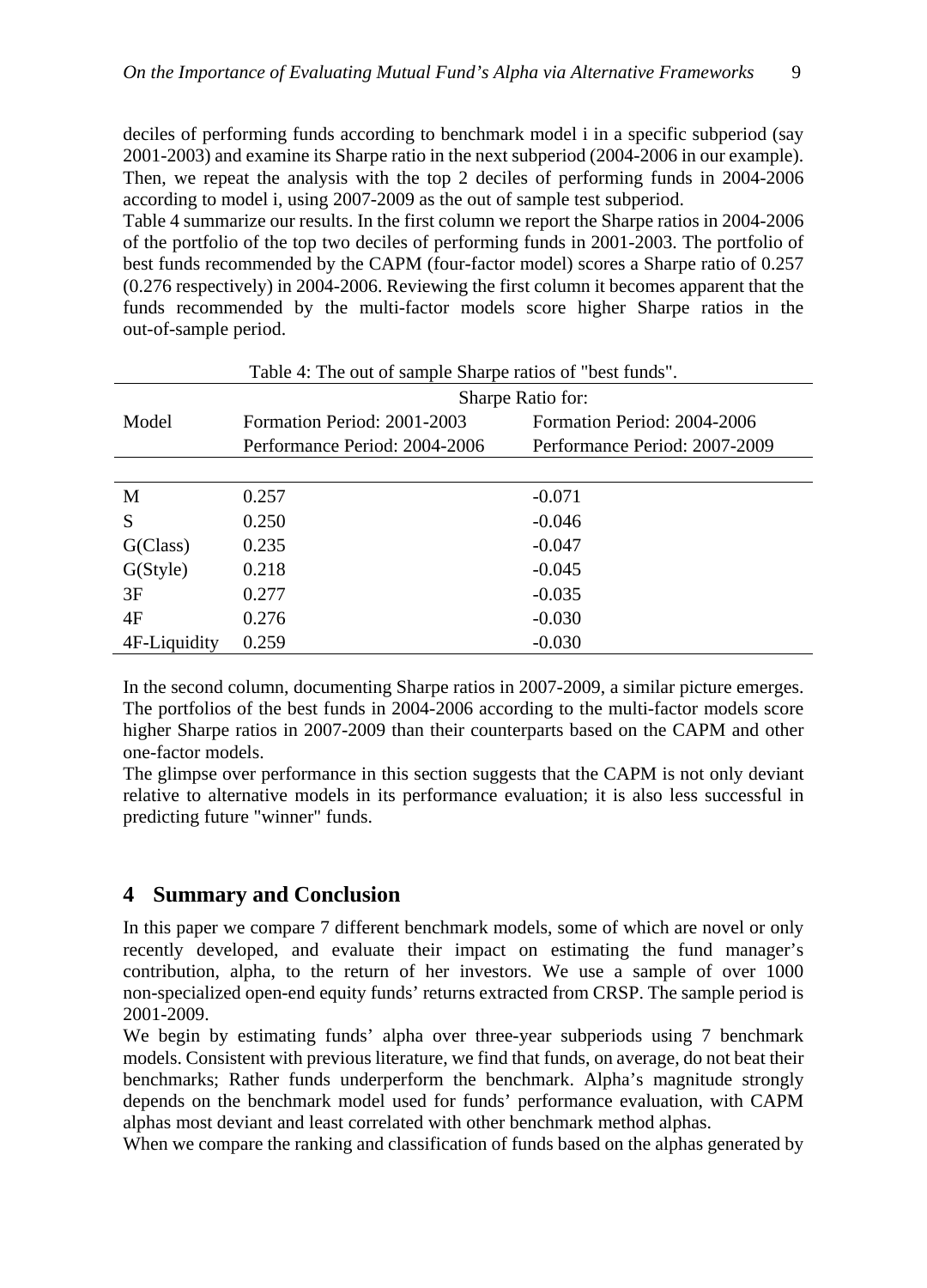the 7 benchmark models, significant classification and ranking differences emerge, with the traditional CAPM benchmark demonstrating the strongest differences relative to all other methods.

Last, we assessed and compared the out of sample performances of the "best funds" recommended by each of our 7 benchmark models. Consistent with our previous results, the out of sample Sharpe ratios of the funds recommended by multi-factor models are superior to that of the CAPM and the rest of the one-factor benchmarks.

We conclude that Jensen's alpha tends to be extreme in fund's performance evaluation. Multi-factor benchmark systems appear superior in performance evaluation not only because of their more elaborated theoretical basis, but also because of the less extreme and less volatile performance measures they provide. Also supporting this conclusion is our finding that in the out of sample period, the Sharpe ratios of the best funds recommended by the multi-factor models exceed the Sharpe ratios of the best funds recommended by the CAPM. Evidently, performance measurement, asset management and investment advice should also and perhaps mainly rely on the multi-factor models.

In light of the considerable diversion in alphas, fund classification and ranking exposed in this study, a second possible conclusion is that it is important for the investor consultants to attempt to identify and specify their client's benchmark model preferences before recommending any fund or portfolio.

**ACKNOWLEDGEMENTS:**We thank Beni Lauterbach, Simon Benninga, Doron Kliger, Haim Reisman and Avi Wohl for their constructive comments. This paper has also benefitted from presentation at the EFMA Symposium on Asset Management (Hamburg, 2012). All remaining errors are our own.

### **References**

- [1] B.N. Lehmann and D.M. Modest, Mutual fund performance evaluation: A comparison of benchmarks and benchmark comparisons, *Journal of Finance*, **42**, (1987), 233-265.
- [2] E.J. Elton, M.J. Gruber, D. Sanjiv and M. Hlavka, Efficiency with costly information: A reinterpretation of evidence from managed portfolios, *Review of Financial Studies*, **6**, (1993), 1-22.
- [3] M. Grinblatt and S. Titman, A study of monthly mutual fund returns and performance evaluation techniques,*Journal of Financial and Quantitative Analysis*, **29**, (1994), 419-444.
- [4] L.K.C. Chan, S.G. Dimmock and J. Lakonishok, Benchmarking money manager performance: Issues and evidence, *Review of Financial Studies*, **22**, (2009), 4553-4599.
- [5] A. Khorana, H. Servaes and P. Tufano, Mutual fund fees around the world,*Review of Financial Studies*, **22**, (2009), 1279-1310.
- [6] M.M. Carhart, On persistence in mutual funds performance,*Journal of Finance*, **52**, (1997), 57-82.
- [7] L. Pastor and R.F. Stambaugh, Liquidity risk and expected stock returns,*Journal of Political Economy*, **111**, (2003), 642-685.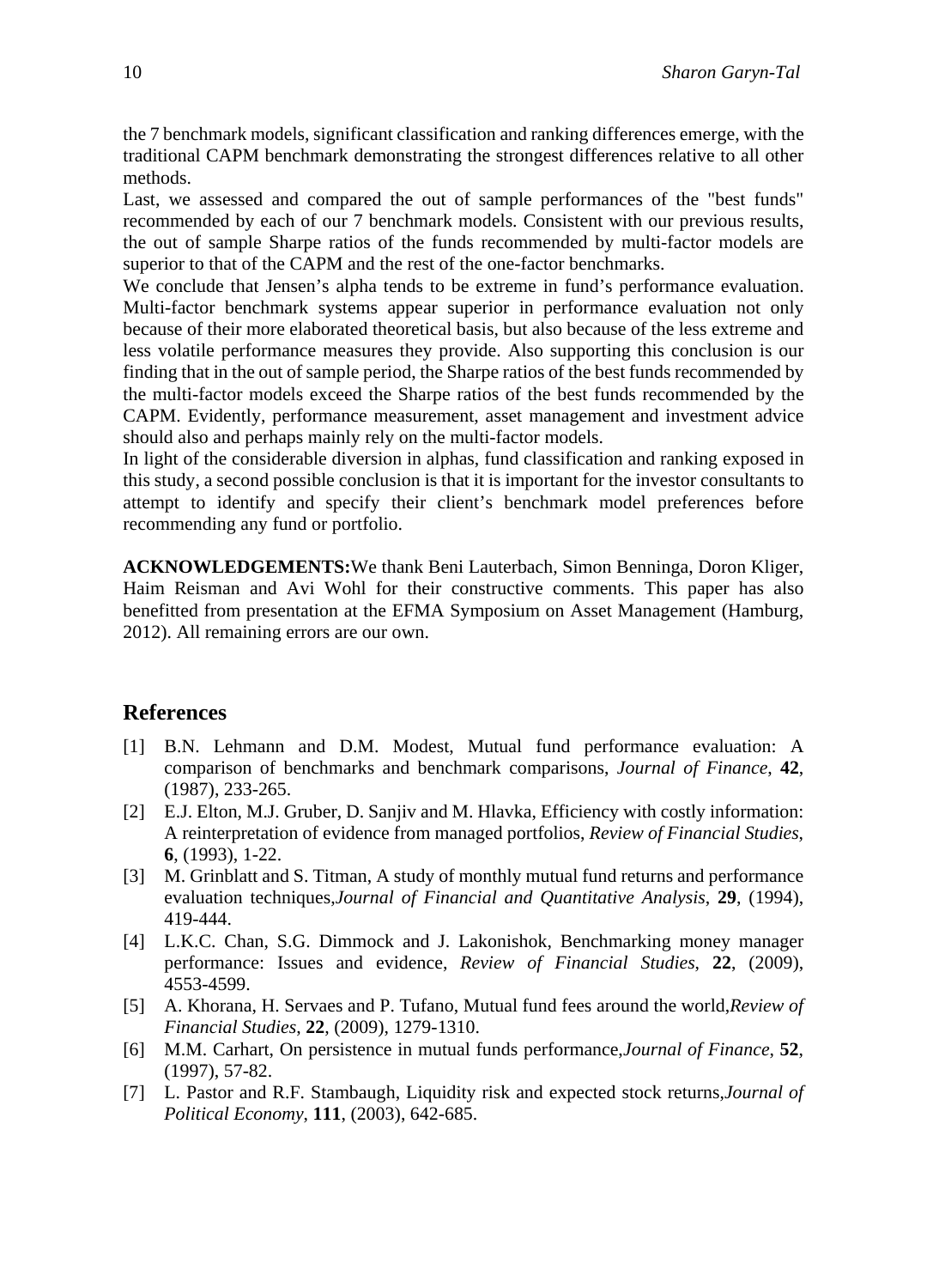- [8] M.C. Jensen, The performance of mutual funds in the period 1945-1964,*Journal of Finance*, **23**, (1968), 389-416.
- [9] M. Grinblatt and S. Titman, Mutual fund performance: An analysis of quarterly portfolio holdings,*Journal of Business*, **62**, (1989), 393-416.